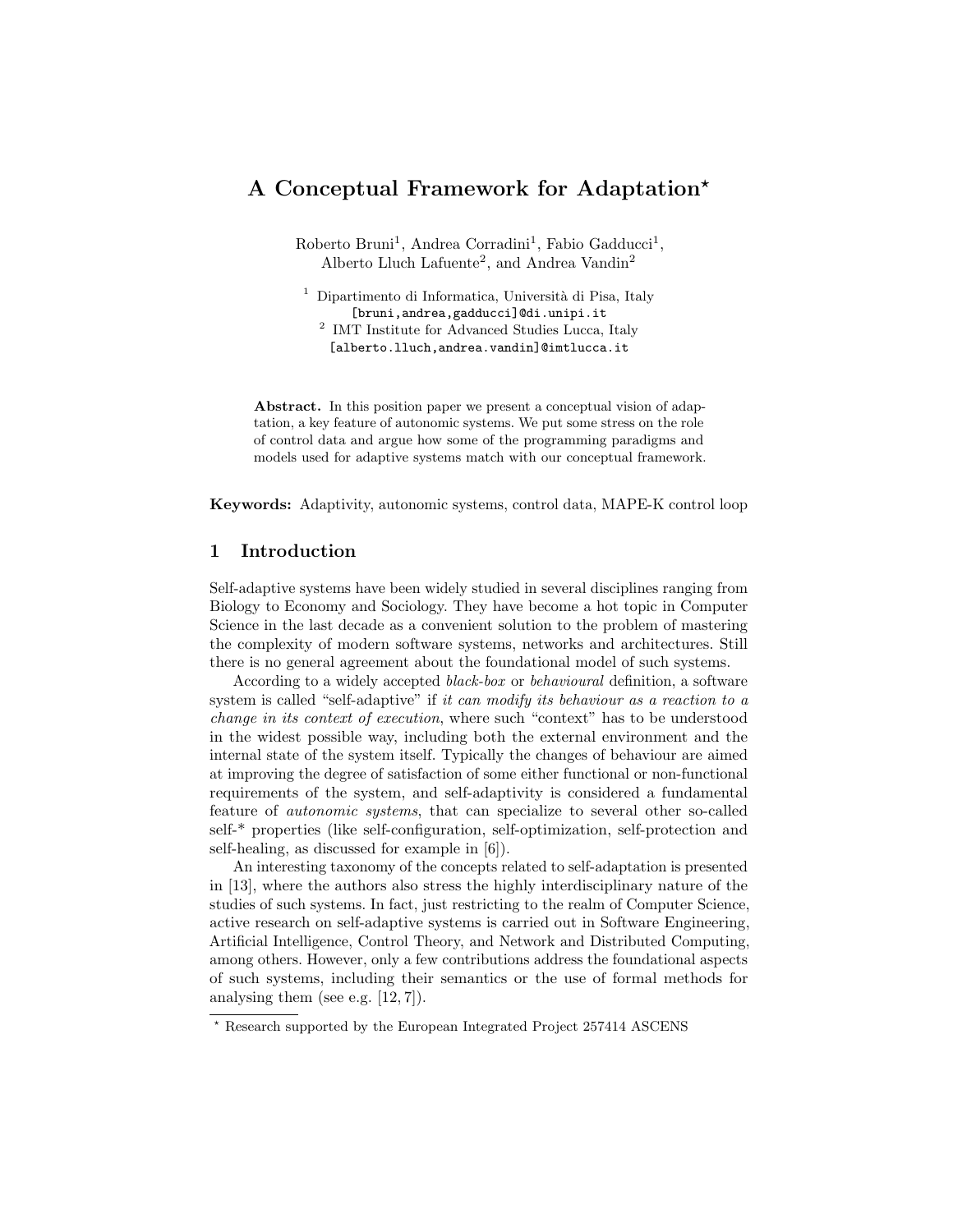In this paper we propose an answer to very basic questions like "when is a software system adaptive?" or "how can we identify the adaptation logic in an adaptive system?". We think that the limited effort placed in the investigation of the foundations of (self-)adaptive software systems might be due to the fact that it is not clear what are the characterizing features that distinguish such systems from plain ("non-adaptive") ones. In fact, almost any software system can be considered self-adaptive, according to the black-box definition recalled above. Indeed, any system of a reasonable size can modify its behaviour (e.g., executing different instructions, depending on conditional statements) as a reaction to a change in the context of execution (like the change of the value of a parameter, or the input of a data from the user).

These simple considerations show that the behavioural definition of adaptivity considered above is not useful in identifying which systems are adaptive, even if it allows to discard many systems that certainly are not. We aim to have a clear separation of concerns to distinguish situations where the modification of behaviour is part of the application logic from those where they realize the adaptation logic, calling adaptive only systems capable of the latter. We should rather consider a white-box perspective which allows us to inspect, at least to a certain extent, the internal structure of a system.

Self-adaptivity is often obtained by enriching the software that implements the standard application logic with a control loop which monitors the context of execution, determines the changes to be enforced, and enact them. Thus systems featuring such an architectural pattern, often called MAPE-K [5, 6, 8], should definitely be considered as adaptive. But as argued in [1] there are other, simpler adaptive patterns, like the Internal Feedback Loop pattern, where the control loop is not as neatly separated from the application logic as in MAPE-K, and the Reactive Adaptation pattern, where the system just reacts to events from the environment by changing its behaviour. Also systems realizing such patterns should be captured by a convincing definition of adaptivity, and their adaptation logic should be exposed and differentiated from their application logic.

Other software systems that can easily be categorized as (self-)adaptive are those implemented with programming languages explicitely designed to express these features. Paradigmatical examples are languages belonging to the paradigm of Context Oriented Programming, where the contexts of execution are first-class citizens [14], or to that of Dynamic Aspect Oriented Programming. Nevertheless, it is not the language that make a program adaptive or not: truly adaptive systems can be programmed in traditional languages, exactly like object-oriented systems can, with some effort, in traditional imperative languages.

The goal of this position paper is to present a conceptual framework for adaptation, proposing a simple structural criterion to characterize adaptivity  $(\S_2)$ . We discuss how systems developed according to mainstream methodologies should be easily shown to be adaptive according to our definition  $(\S3)$ , and explain how to understand adaptivity in many computational formalisms (§4). We also propose a first formalization of our concepts and apply it to an autonomic robot scenario  $(\S 5)$ . Finally, we discuss future developments of these ideas  $(\S 6)$ .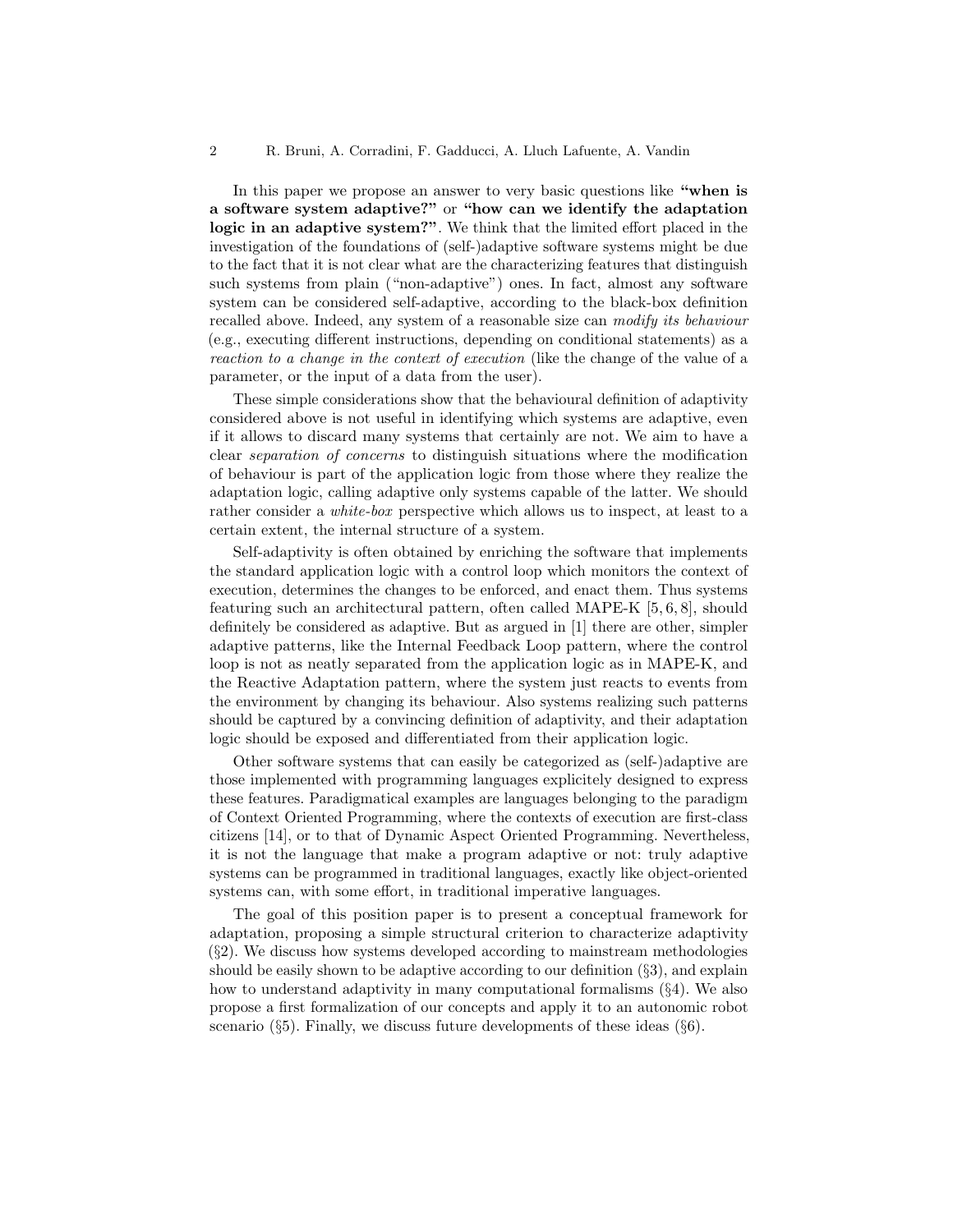#### 2 When is a software component adaptive?

Software systems are made of one or more processes, roughly programs in execution, possibly interacting among themselves and with the environment in arbitrarily complex ways. Sometimes an adaptive behaviour of such a complex system may emerge from the interactions among its components, even if the components in isolation are not adaptive. However, we do not discuss this kind of adaptivity here: we focus instead on the adaptivity of simple components, for which we introduce the following conceptual framework.

According to a traditional paradigm, a program governing the behaviour of a component is made of control and data: these are two conceptual ingredients that in presence of sufficient resources (like computing power, memory or sensors) determine the behaviour of the component. In order to introduce adaptivity in this framework, we require to make explicit the fact that the behaviour of a component depends on some well identified control data. At this level of abstraction we are not concerned with the way the behaviour of the component is influenced by the control data, nor with the structure of such data.

Now, we define adaptation as the run-time modification of the control data. From this basic definition we derive several others. A component is adaptable if it has a precisely identified collection of control data that can be modified at run-time. Thus if either the control data are not identified or they cannot be modified, then the system is not adaptable. Further, a component is adaptive if it is adaptable and its control data are modified at run-time, at least in some of its executions. And a component is self-adaptive if it is able to modify its own control data at run-time.

Given the intrinsic complexity of adaptive systems, this conceptual view of adaptation might look like an oversimplification. Our goal is to show that instead it enjoys most of the properties that one would require from such a definition.

Any definition of adaptivity should face the problem that the judgement whether a system is adaptive or not is often subjective. Indeed, one can always argue that whatever change in the behaviour the system is able to manifest is part of the application logic, and thus should not be deemed as "adaptation". From our perspective, this is captured by the fact that the collection of control data of a component can be defined, at least in principle, in an arbitrary way, ranging from the empty set ("the system is not adaptable") to the collection of all the data of the program ("any assignment is an adaptation").

As a concrete example, we may ask ourselves whether the execution of a simple branching statement, like if tooHeavy then askForHelp else push can be interpreted as a form of adaptation. The answer is: it depends.

Suppose that the statement is part of the software controlling a robot, and that the boolean variable tooHeavy is set according to the value returned by a sensor. If tooHeavy is considered as a standard program variable, then the change of behaviour caused by a change of its value is not considered "adaptation". If tooHeavy is instead considered as control data, then its change triggers an adaptation. Summing up, our question can be answered only after a clear identification of the control data.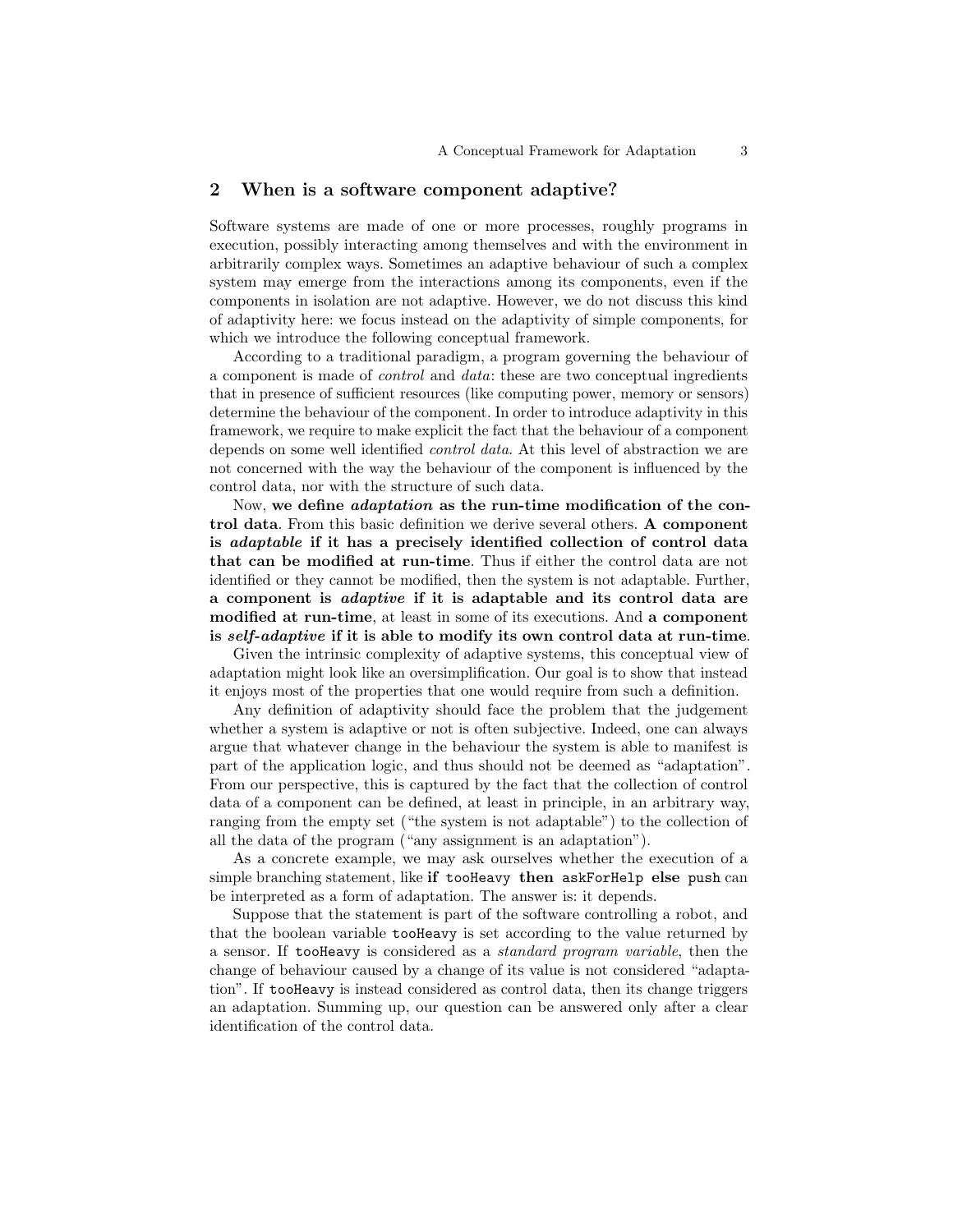Ideally, a sensible collection of control data should be chosen to enforce a separation of concerns, allowing to distinguish neatly, if possible, the activities relevant for adaptation (those that affect the control data) from those relevant for the application logic only. We will come back to this point discussing several computational paradigms in §4.

Of course, any computational model or programming language can be used to implement an adaptive system, just by identifying the part of the data that governs the behaviour. Consequently, the nature of control data can vary considerably, ranging from simple configuration parameters to a complete representation of the program in execution that can be modified at run-time. This latter scenario is typical of computational models that support meta-programming or reflective features even if, at least in principle, it is possible for any Turing-complete formalism. We shall discuss in §4 how adaptivity, as defined above, can be obtained in systems implemented according to several computational formalisms.

Several well accepted architectures of adaptive systems can be cast in our framework, as discussed in §3. Just as an example, the IBM's reference model for adaptive systems, the MAPE-K control loop [5], can be considered as composed of a component implementing the application logic and exposing suitable control data, and of another component implementing the control loop and modifying the control data of the former.

The identification of the special role that control data play in a system could lead to better design principles and to novel analysis techniques for such systems, as discussed in §6.

# 3 Architectures and patterns for adaptivity

Starting with the seminal IBM paper [5] introducing the MAPE-K model, several contributionshave described possible architec-

tures for adaptive systems (or for autonomic systems, for which self-adaptivity is one of the main features). According to the MAPE-K architecture, which is a widely accepted reference model, a self-adaptive system is made of a component implementing the application logic, equipped with a control loop that monitors the execution through suitable sensors, analyses the collected data, plans an adaptation strategy, and finally executes the adaptation of the managed component through some effectors;



Fig. 1. Control data in MAPE-K.

all the phases of the control loop access a shared knowledge repository. Adaptation according to this model naturally fits in our framework with an obvious choice for the control data: these are the data of the managed component which are either sensed by the monitor or modified by the execute phase of the control loop. Thus the control data represent the interface exposed by the managed components through which the control loop can operate, as shown in Fig. 1.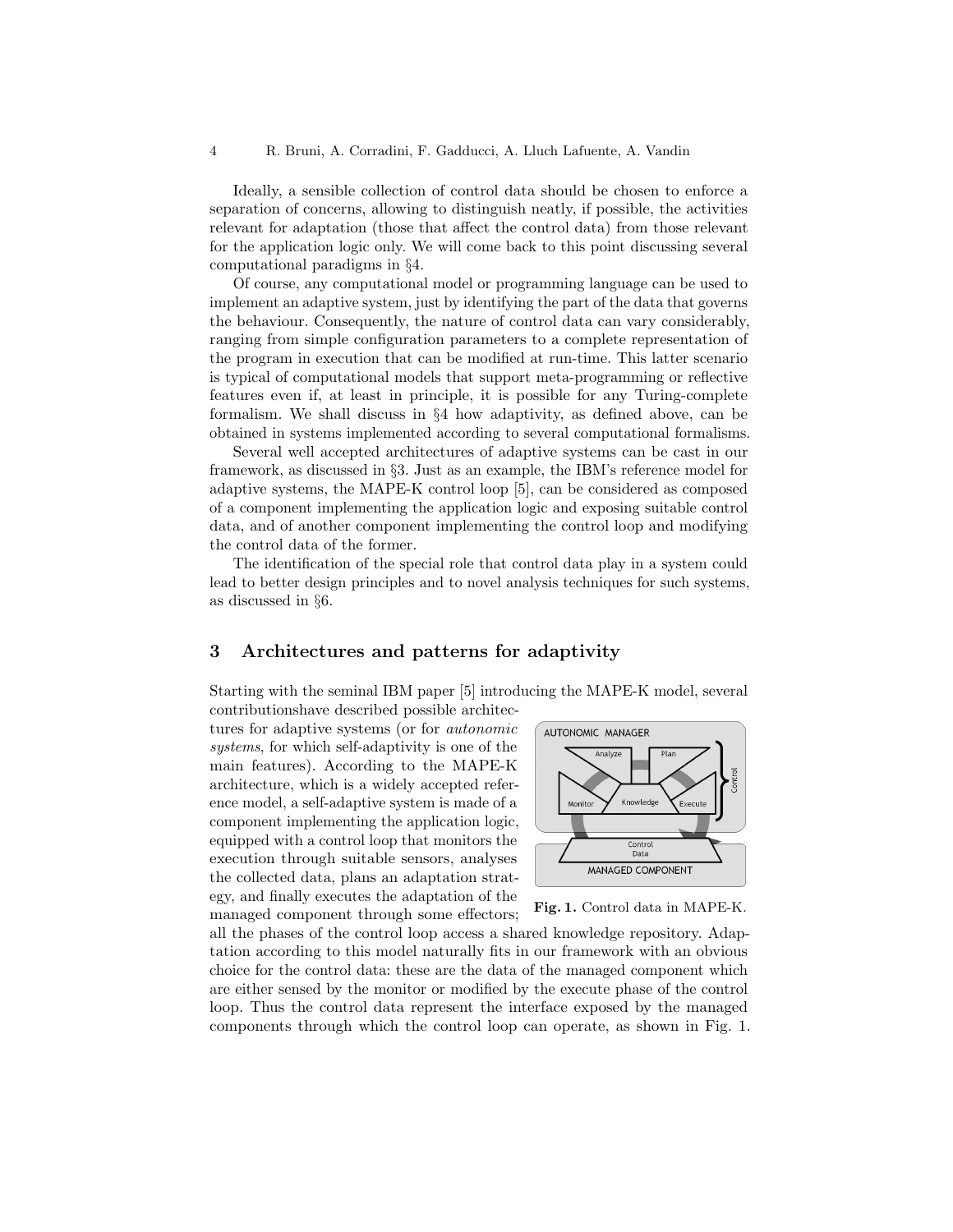

Clearly, by our definitions the managed component is adaptive, and the system made of both the component and the control loop is self-adaptive.

The construction can be iterated, as the control loop itself could be adaptive. As an example think of an adaptive component which follows a plan to perform some tasks. This component might have a manager which devises new plans according to changes in the context or in the component's goals. But this planning component might itself be adaptive, where some component controls and adapts its planning strategy, for instance determining the new strategy on the basis of a tradeoff between optimality of the plans and computational cost. In this case also the manager (the control loop) should expose in an interface its control data, which are conceptually part of its knowledge repository. In this way, the approach becomes compositional in a hierarchical way, which allows one to build towers of adaptive components (Fig. 2).

A richer architecture-based solution to adaptivity is proposed in [11]: at run-time, an architectural model is mantained that describes the running implementation. This model, made of components and connectors, can be modified by the control loop (adding or removing components or connectors, changing the topology and so on); an Evolution Manager ensures the consistency between the architectural model and the implementation, by changing the latter to reflect the changes to the former. In this case the architectural model plays the role of control data, as its modification triggers an adaptation of the implementation.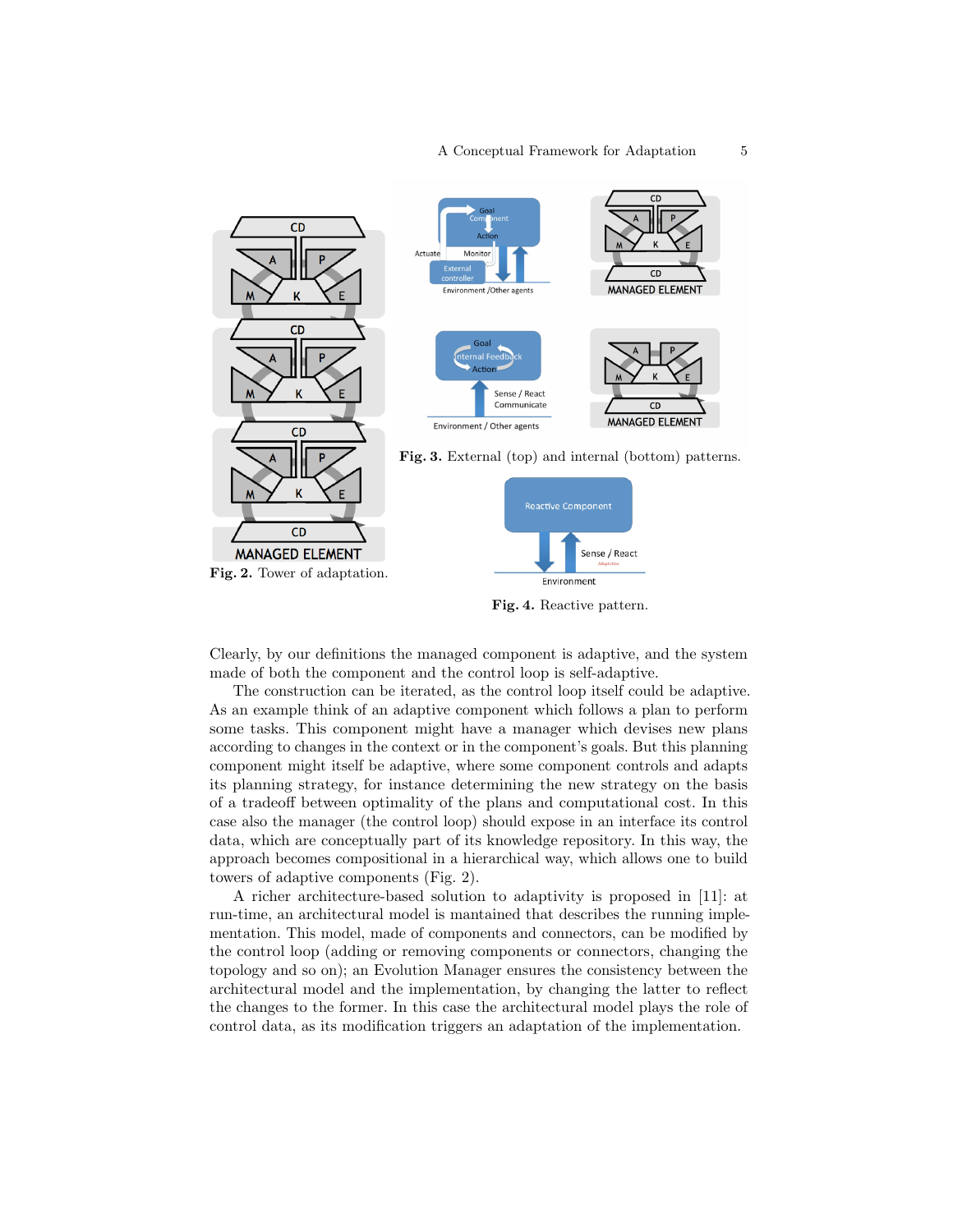More recently, a preliminary taxonomy of adaptive patterns have been proposed [1]. Two of these capture typical control loop patterns such as the internal and the external ones. Like MAPE-K, also these patterns can be cast easily in our framework (see Fig. 3): in the internal control loop pattern, the manager is a wrapper for the managed component and it is not adaptable, while in the external control loop pattern the manager is an adaptable component that is connected with the managed component.

The taxonomy of [1] includes a third adaptive pattern that describes reactive components (see Fig. 4). Such components are capable to modify their behavior in reaction to an external event, without any internal control loop. In our conceptual framework, a reactive system of this kind is (self-)adaptive if we consider as control data the variables that are modified by sensing the environment.

#### 4 Adaptivity in various computational paradigms

As observed in §3, the nature of control data can vary considerably depending both on the degree of adaptivity of the system and on the nature of the computational formalisms used to implement it. Examples of control data include configuration variables, rules (in rule-based programming), contexts (in contextoriented programming), interactions (in connector-centered approaches), policies (in policy-driven languages), aspects (in aspect-oriented languages), monads and effects (in functional languages), and even entire programs (in models of computation exhibiting higher-order or reflective features).

We discuss a reasonable choice of control data for a few computational formalisms that are suited for implementing adaptive systems.

Context-Oriented Programming. Many programming languages have been promoted as suitable for programming adaptive systems [4]. A recent example is context-oriented programing which has been promoted as a suitable programming paradigm for autonomic systems in general [14]. Many languages have been extended to adopt the context oriented paradigm. We mention among others Lisp, Python, Ruby, Smalltalk, Scheme, Java, and Erlang. The main idea of this paradigm is that the execution of a program depends on the run-time environment under which the program is running.

The notion of context varies from approach to approach but in general it refers to any computationally accessible information. A typical example is the environmental data collected from sensors. In many cases the universe of all possible contexts is discretised in order to have a manageable, abstract set of fixed contexts. This is achieved, for instance by means of functions mapping the environmental data into the set of fixed contexts. Code fragments like methods or functions can then be specialized for each possible context. Such chunks of behaviours associated with contexts are called variations.

The context-oriented paradigm can be used to program autonomic systems by activating or deactivating variations in reaction to context changes. The key mechanism exploited here is the dynamic dispatching of variations. When a piece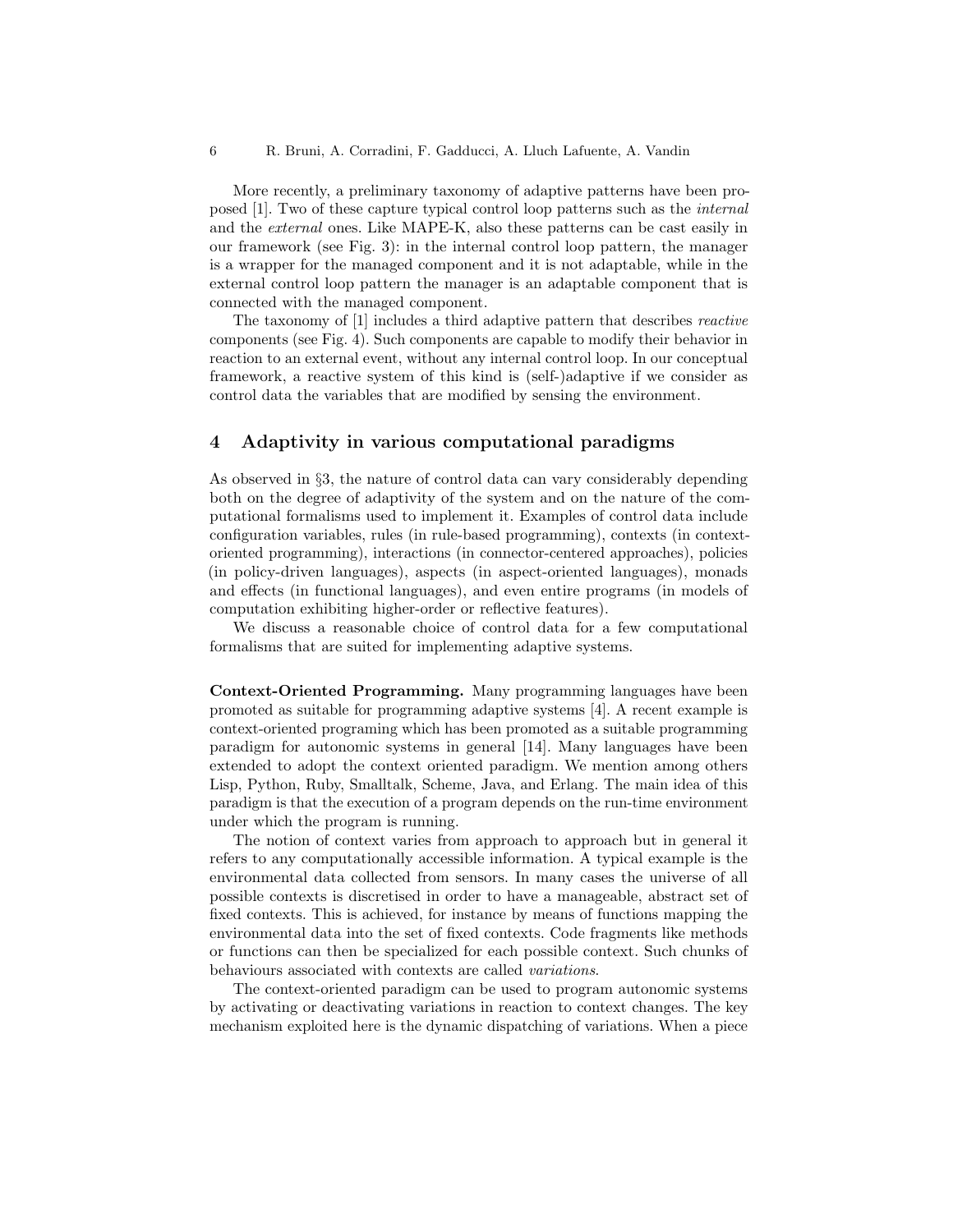of code is being executed, a sort of dispatcher examines the current context of the execution in order to decide which variation to invoke. Contexts thus act as some sort of possibly nested scopes. Indeed, very often a stack is used to store the current active contexts, and variations can be used to propagate the invocation to the enclosing context scope.

The key idea to achieve adaptation along the lines of the MAPE-K framework is for the manager to control the context stack (for example, to modify it in correspondence with environmental changes) and for the managed component to access it in a read-only manner. Those points of the code in which the managed component queries the current context stack are called activation hooks.

The context stack acts then as the *control data* of our framework. With this view, the only difference between the approach proposed in [14] and our ideas is that the former suggests the control data to reside within the manager, while we promote the control data to reside in the managed component's interface.

More precisely, context-oriented programming can be used to instantiate our framework as follows: for each adaptable component (at any level of the adaptation tower) we must identify its possible contexts and implement the corresponding variations. The behavior of each such component must be under the scope of the component's context. The scope can enclose the whole behavior of the component or can be fine-grained at will, placing adaptation hooks where needed. In any case, the component should not be able to modify its context stack. Instead, the context stack should be made available for changes by the component's manager, which will be in charge of tuning the context stack after inspecting environmental information and the managed component's status.

Declarative Programming. Logic programming and its variations are one of the most successful declarative programming paradigms. In the simplest variant, a logic program consists of a set of Horn clauses and, given a goal, a computation proceeds by applying repeatedly SLD-resolution trying to reach the empty goal in order to refuse the initial goal.

Most often logic programming interpreters support two extra-logical predicates, assert and retract, whose evaluation has the effect of adding or removing the specified Horn clause from the program in execution, respectively, causing a change in its behaviour. This is a pretty natural form of adaptation that fits prefectly in our framework by considering the same clauses of the program as control data. More precisely, this is an example of self-adaptivity, because the program itself can modify the control data.

Rule-based programming is another example of a very successful and widely adopted declarative paradigm, thanks to the solid foundations offered by rulebased machineries like term and graph rewriting. As many other programming paradigms, several rule-based approaches have been adapted or directly applied to adaptive systems (e.g. graph transformation [3]). Typical solutions include dividing the set of rules into those that correspond to ordinary computation and those that implement adaptation mechanisms, or introducing context-dependent conditions in the rule applications (which essentially corresponds to the use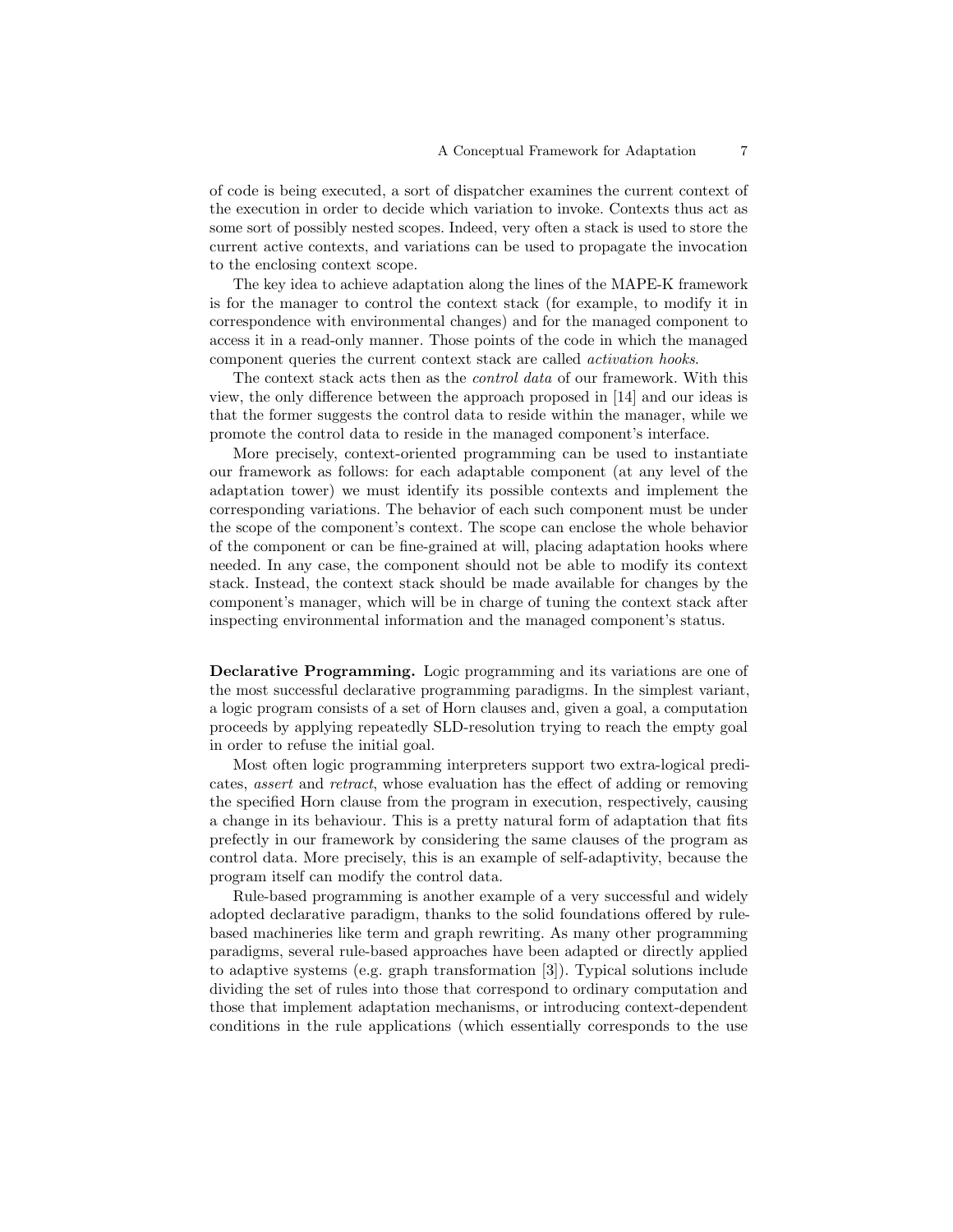of standard configuration variables). The control data in such approaches are identified by the above mentioned separation of rules, or by the identification of the context-dependent conditions. Such identification is often not completely satisfactory and does not offer a neat and clear separation of concerns.

The situation is different when we consider rule-based approaches which enjoy higher-order or reflection mechanisms. A good example is *logical reflection*, a key expressiveness feature of rewriting and logical frameworks like rewriting logic. In particular, the reflection mechanism of rewriting logic yields what is called the tower of reflection. At the ground level, a rewrite theory  $\mathcal{R}$  (e.g. software module) let us infer a computation step  $\mathcal{R} \vdash t \to t'$  from a term (e.g. program state) t into  $t'$ . A universal theory  $\mathcal U$  lets us infer the computation at the meta-level, where theories and terms are meta-represented as terms:  $\mathcal{U} \vdash (\overline{\mathcal{R}}, \overline{t}) \rightarrow (\overline{\mathcal{R}}, \overline{t'}).$ The process can be repeated again and again as  $\mathcal U$  itself is a rewrite theory. This mechanism is efficiently supported by Maude [2] and has given rise to many interesting meta-programming applications like analysis and transformation tools.

The tower of reflection immediately suggests a tower of adaptation as follows: At each level i, theories are composed by some immutable part  $\mathcal{R}_i$  and some part subject to modification  $CD_i$ , i.e. the control data. A natural choice for control data are subsets of rules. At the level 1, computation steps can modify both the term t and the control data  $CD_0$  of level 0:  $\mathcal{U} + \mathcal{R}_1 + \mathcal{CD}_1 \vdash (\overline{R_0 + \mathcal{CD}_0}, \overline{t}) \rightarrow$  $(\overline{R_0 + C\mathcal{D}_0', \overline{t'}})$ ; and similarly for higher levels. It is easy to see that this tower of adaptation easily fits in our framework.

It is not an accident that logical reflection has been proposed as a suitable mean for modeling, specifying, verifying and executing adaptive systems. Some of the most representative examples are reported in [9] where the authors discuss various models of distributed (reflective) objects. One of the approaches described in [9] follows a russian dolls approach, essentially based on the use of nested components with logical reflection.

Models of Concurrency. Languages and models emerged in the area of concurrency theory are natural candidates for the specification and analysis of autonomic systems. We inspect some (most) widely applied formalisms to see how the conceptual framework can help us in the identification of the adaptation logic within each model. Petri nets are without doubts the most popular model of concurrency, based on a set of repositories, called places, and a set of activities, called transitions. The state of a Petri net is called a marking, that is a distribution of resources, called tokens, among the places of the net. A transition is an atomic action that consumes several tokens and produces fresh ones, possibly involving several repositories at once. Since the topology of the net is static, there is little margin to see a Petri net as an adaptive component: the only possibility is to identify a subset of tokens as control data. Since tokens are typed by repositories, i.e. places, the control data of a Petri net must be a subset  $CP$  of its "control" places. Tokens produced or removed from places in  $CP$  can enable or inhibit certain activities, i.e. adapt the net. The set  $CP$  can then be used to distinguish the adaptation logic from the application logic: if a transition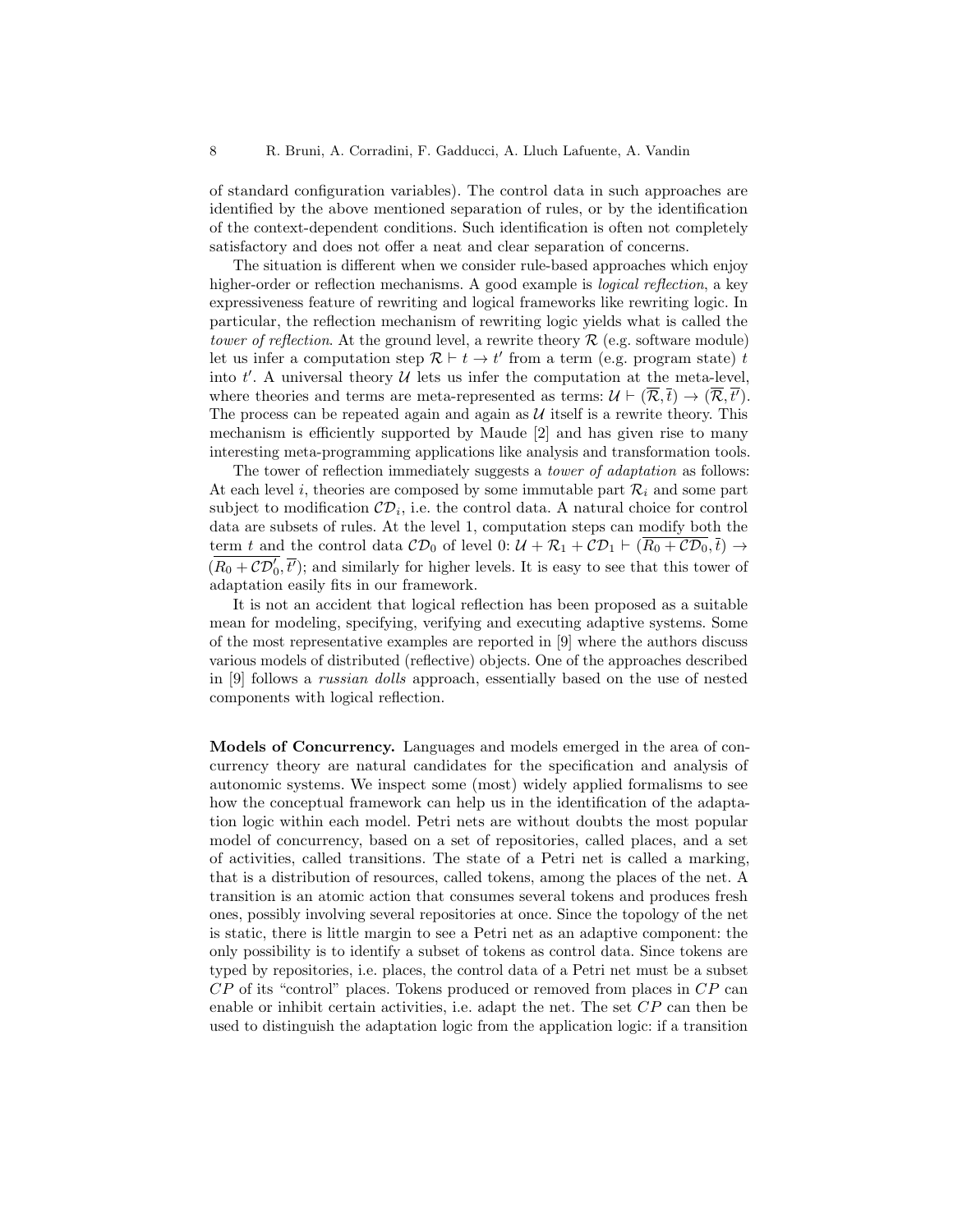modifies the tokens in  $\mathbb{CP}$ , then it is part of the adaptation logic, otherwise it is part of the application logic. In particular, the transitions with self-loops on places in CP are those exploiting directly the control data in the application.

Mobile Petri nets allow the use of colored tokens carrying place names, so that the output places of a transition can depend on the data in the tokens it consumes. In this case, it is natural to include the set of places whose tokens are used as output parameters from some transition in the set of control places.

Dynamic net allow for the creation of new subnets when certain transitions fire, so that the topology of the net can grow dynamically. In this case, besides the above considerations, such "dynamic" transitions are natural candidates for the adaptation logic.

Classical process algebras (CCS, CSP, ACP) are certainly tailored to the modeling of reactive systems and therefore their processes easily fall within the hat of the interactive pattern of adaptation. Instead, characterizing the control data and the adaptation logic is more difficult in this setting. Since they are based on message passing facilities over channels, an obvious attempt is to identify suitable adaptation channels. Processes can then be distinguished on the basis of their behavior on such channels, but in general this task is more difficult w.r.t. Petri nets, because processes will typically mix adaptation and computation.

The  $\pi$ -calculus, the join calculus and other nominal calculi, including higherorder versions (e.g. the  $HO\pi$ -calculus) can send and receive channels names, realizing some sort of reflexivity at the level of interaction: they have the ability to transmit transmission media. The situation is then analogous to that of dynamic nets, as new processes can be spawn in a way which is parametric w.r.t. the content of the received messages. If again we follow the distinction between adaptation channels names from ordinary channel names, then we need possibly sophisticated forms of type systems or flow analysis techniques to separate the adaptation logic from the application logic.

Paradigms with Reflective, Meta-Level or Higher-Order Features. The same kind of adaptivity discussed for rewriting logic can be obtained in several other computational paradigms that, offering reflective, meta-level or higher-order features, allow one to represent programs as first-class citizens. In these cases adaptivity emerges, according to our definitions, if the program in execution is represented in the control data of the system, and it is modified during execution causing changes of behaviour. Prominent examples of such formalisms, besides rewriting logic, are process calculi with higher-order or meta-level aspects (e.g. HO π-calculus, MetaKlaim), higher-order variants of Petri nets and Graph Grammars, Logic Programming, and programming languages like LISP, Java, C#, Perl and several others. Systems implemented in these paradigms can realize adaptation within themselves (self-adaptivity), but in general the program under execution can be modified also by a different entity, like an autonomic control loop written in a different language, or in the same language but running in a separate thread.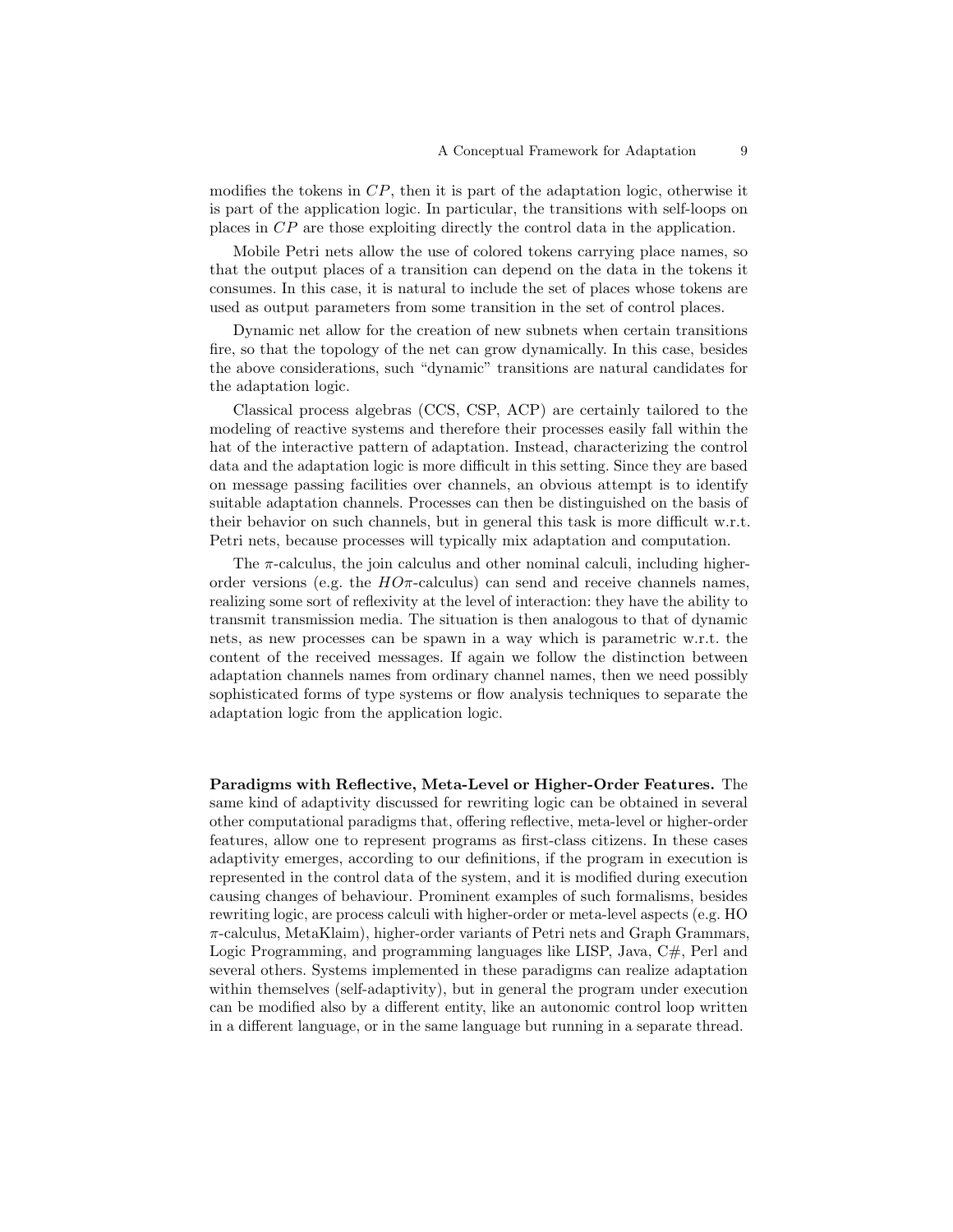### 5 A formal model for our framework

We propose a simple formal model inspired by our conceptual framework. Our main purpose is to provide a proof-of-concept that validates the idea of developing formal models of adaptive systems where the key features of our approach (e.g. control data) are first-class citizens. The model we propose is deliberately simple and based on well-known computational artifacts, namely labelled transition systems. We apply it to a small scenario of an archetypal adaptive system.

Overall setting. We recall that a labelled transition system (LTS) is defined as a triple  $L = (Q, A, \rightarrow)$  such that Q is the set of states, A is the alphabet of action labels and  $\rightarrow \subseteq Q \times A \times Q$  is the transition relation. We write  $q \stackrel{a}{\rightarrow} q'$ when  $(q, a, q') \in \rightarrow$  and we say that the system can evolve from q to q' via action a. Sometimes, a distinguished initial state  $q_0$  is also assumed.

We further recall that labelled transition systems are the semantic model of many system description languages such as various forms of automata, process calculi or programming languages and that there are various extensions for taking into account time, probability and other quantitative measures. Our presentation is however agnostic in this regard.

The first ingredient of our formal scenario is an LTS S that describes the behaviour of a software component. It is often the case that  $S$  is not running in isolation, but within a certain environment. Thus, the second ingredient is another LTS E that we use to model the environment and that can constrain the computation of  $S$ , e.g. by forbidding certain actions and allowing others. We exploit the following composition operator over LTSs to define the behaviour of S within E as the LTS  $S||E$ .

**Definition 1 (composition).** Given two LTSs  $L_1 = (Q_1, A_1, \rightarrow_1)$  and  $L_2 =$  $(Q_2, A_2, \rightarrow_2)$ , we let  $L_1||L_2$  denote the labelled transition system  $(Q_1 \times Q_2, A_1 \cup$  $(A_2, \rightarrow)$ , where  $(q_1, q_2) \stackrel{a}{\rightarrow} (q'_1, q'_2)$  iff either of the following holds:

 $- q_i \xrightarrow{a} q'_i$  for  $i = 1, 2$  with  $a \in A_1 \cap A_2$ ;  $-q_i \xrightarrow{a} q'_i$  and  $q'_j = q_j$  for  $\{i, j\} = \{1, 2\}$  with  $a \in A_i \setminus A_j$ .

Note that in general it is not required that  $A_1 = A_2$ : the transitions are synchronised on common actions and are asynchronous otherwise.

Since adaptation is usually performed for the sake of improving a component's ability to perform some task or fulfill some goal, we provide here a very abstract but flexible notion of a component's objective in form of logical formulae. In particular, we let  $\psi$  be a formula (expressed in some suitable logic) characterizing the component's goal and we denote with the predicate  $L \models \psi$  the property of the LTS L satisfying  $\psi$ . Note that it is not necessarily the case that  $L \models \psi$  gives a yes/no result. For example, we may expect  $L \models \psi$  to indicate how well L fits  $\psi$ , or the likelihood that L satisfies  $\psi$ . In the more general case, we can assume that  $L \models \psi$  evaluates to a value in a suitable domain.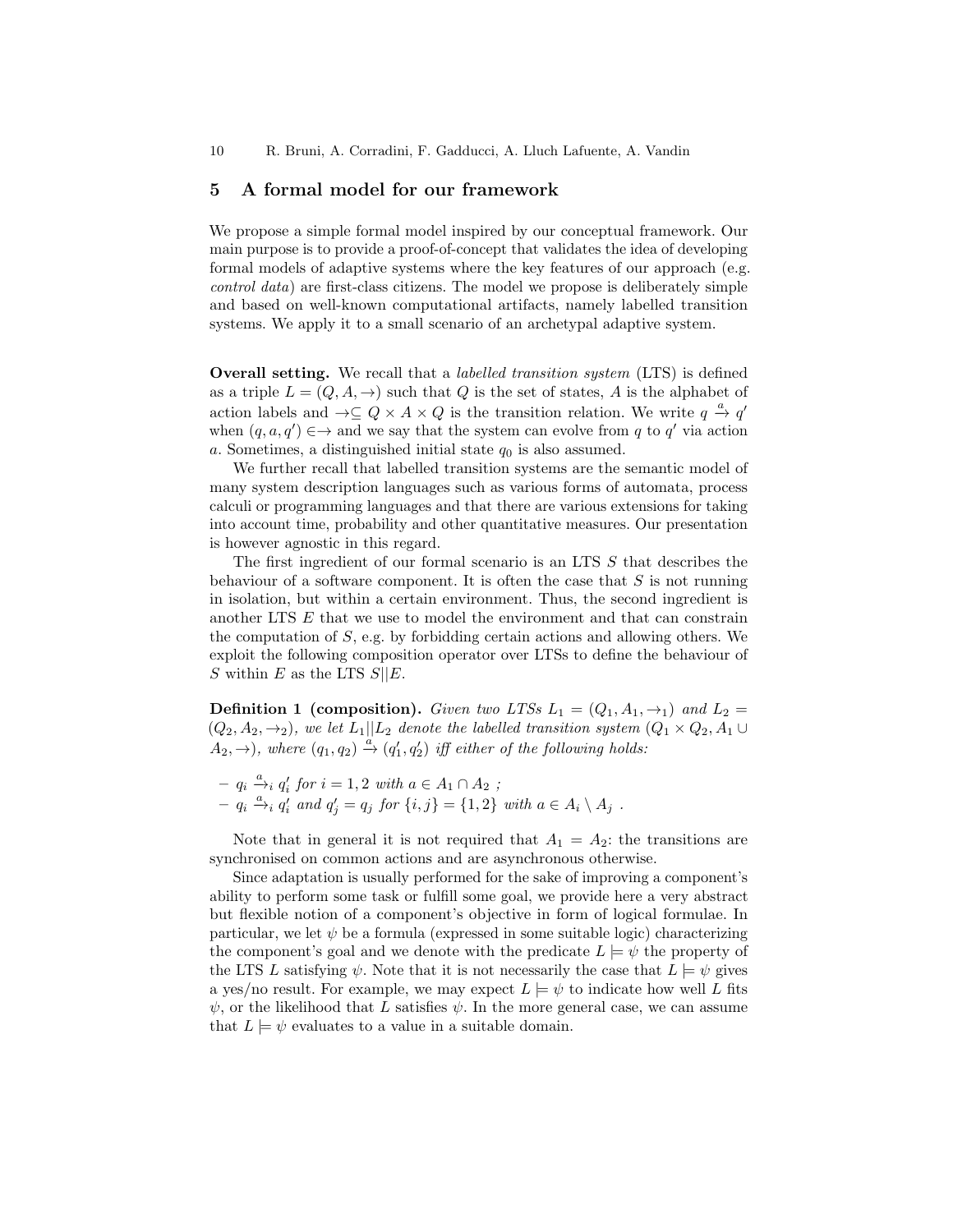Adaptable vs non-adaptable components. In a perfect but static world, one would engineer the software component S by ensuring that  $S||E| \models \psi$  and live happily afterwards (if such an  $S$  can be found). But this is not realistic for several reasons: the analyst has only a partial knowledge of  $E$ ;  $S$  must be designed for running in different environments; the environment may change in an unpredictable manner by external causes while S is running; the goal  $\psi$  may be superseded by a more urgent goal  $\psi'$  to be accomplished. Roughly, we can expect frequent variations of E and possible, but less frequent, variations of  $\psi$ . The component is adaptable if it can cope with these changes in E and  $\psi$  by changes in its control data.

To one extreme, we can say that S has no control data, meaning the component is not adaptable.

The other extreme is when the whole  $S$  is the control data. In fact an LTS can be represented and manipulated in several forms: as list of transitions or as a transition matrix when it is finite; as a set of derivation rules when it is finitely specified. But this view would leave the component itself too loosely specified.

Most appealing is the case when  $S$  is obtained as the combination of some statically fixed control FC and of some control data CD, i.e.,  $S = FC||CD$ . Then, adaptavity is achieved by plugging-in a different control data  $CD'$  in reaction to a change in the environment from E to E' (with  $S||E' \not\models \psi$  and  $FC||CD'||E' \models \psi$ , or to a change in the goal from  $\psi$  to  $\psi'$  (with  $S||E \not\models \psi'$  and  $FC||CD'||E \models \psi'$ , or to a change in both.

We assume here that the managed component  $FC$  is determined statically such that it cannot be changed during execution and that each component may run under a unique manager CD at any time. However, adaptable components come equipped with a set of possible alternative managers  $CD_1, ..., CD_k$  that can be determined statically or even derived dynamically during the computation.

Knowledge-based adaptation. Ideally, given  $FC$ , E and  $\psi$  it should be possible for the manager to select or construct the best suited control data  $CD<sub>i</sub>$ (among the available choices) such that  $FC||CD_i||E \models \psi$  and install it over FC. However, in real cases  $E$  may not be known entirely or may be so large that it is not convenient to represent it exactly. Therefore, we allow the manager to have a perfect knowledge of FC and of the goal  $\psi$ , but only a partial knowledge of E, that we denote by O and call the observed environment, or context.

The context O is derived by sensing the component's run-time environment. In general we cannot expect  $O$  and  $E$  to coincide: first, because the manager has limited sensing capabilities and second because the environment may be changed dynamically by other components. Thus, O models the current perception of the environment from the viewpoint of the component.

The context  $\hat{O}$  is expected to be updated frequently and to be used to adapt the component. This means that  $CD$  is chosen on the basis of  $FC$ , O and  $\psi$ , and that the manager can later discover that the real environment  $E$  differs from  $O$  in such a way that  $FC||CD||E \not\models \psi$  even if  $FC||CD||O \models \psi$ . When this occurs, on the basis of the discovered discrepancies between  $E$  and  $O$ , a new context  $O'$  can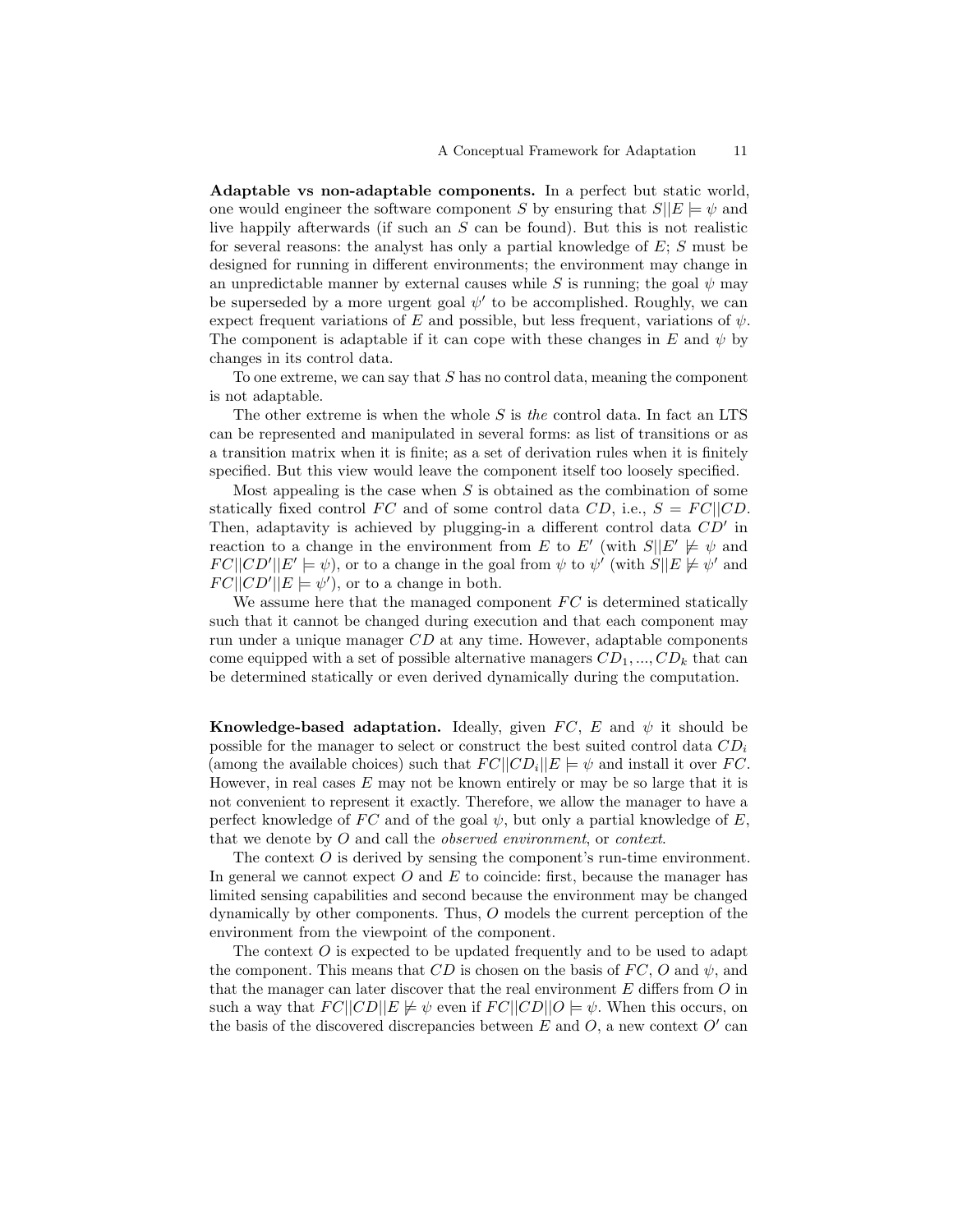be guessed to approximate  $E$  better than  $O$ , and  $O'$  can be used to determine some control data  $CD'$  in such a way that  $FC||CD'||O' \models \psi$ .

**Self-adaptive components.** If the available control data strategies  $CD_1, ..., CD_k$ are finitely many and statically fixed, then some precompilation can be applied that facilitates the adaptation to the changing environment, as explained below.

We assume that, given  $FC$ ,  $\psi$  and any  $CD_i$  we can synthesize the weakest precondition  $\phi_i$  on the environment such that  $O \models \phi_i$  implies  $FC||CD_i||O \models \psi$ . Then, when the context changes from  $O$  to  $O'$ , the manager can just look for some  $\phi_j$  such that  $O' \models \phi_j$  and then update the control data to  $CD_j$ .

Definition 2 (Self-adaptive component). A self-adaptive component is a tuple  $\langle FC, CD, \psi, \alpha_{\psi} \rangle$  where FC models the managed component; CD is a family of control data;  $\psi$  is the component's goal; and  $\alpha_{\psi} : \mathcal{O} \times \mathcal{CD} \to \mathcal{CD}$  is a function that given a context  $O \in \mathcal{O}$  and the current control data CD returns a control data  $CD'$  such that  $FC||CD'||O \models \psi$ .

Enforcing the analogy of LTS based control, a possible formalization of the control manager of a self-adaptive component can be given as the composition of two LTSs: a fixed manager FM and the control data MCD defined as follows. The set of states of  $FM$  is  $CD$ , and its transitions are labelled by context/goal pairs: for any  $CD, CD', O, \psi$  we have a transition  $CD \xrightarrow{O, \psi} CD'$  iff  $\alpha_{\psi}(O, CD) = CD'.$ The LTS MCD has a single state and one looping transition labelled with the current context O and the current goal  $\psi$ . The composition  $FM||MCD$ constrains the manager to ignore all transitions with labels different from  $O, \psi$ . The manager updates the control data of the managed component according to its current state. If  $CD'$  is the preferred strategy for  $O, \psi$  but  $CD$  is the current strategy, then the manager will move to  $CD'$  and then loop via  $CD' \xrightarrow{O,\psi} CD'$ .

Stacking adaptive components. Pushing our formal model further, by exploiting the control data of  $\langle FC, CD, \psi, \alpha \rangle$  we can add one more manager on top of the self-adaptive component, along our tower of adaptation (§3).

Building on the above formalization, this second level control manager can change the structure of  $MCD$ . For example, just by changing the label of its sole transition this (meta-)manager can model changes in the context, in the current goal, or in both.

However, one could argue that also other elements of the self-adaptive component could be considered as mutable. For example, one may want to change at run-time the adaptation strategy  $\alpha_{\psi}$  that resolves the nondeterminism when there are several control data that can be successfully used to deal with the same context  $O$ , or even the set of available control data  $CD$ , for example as the result of a learning mechanism. This can be formalized easily by exposing a larger portion of FM as control data.

Needless to say, also the above meta-manager can be designed as an adaptable component, formalizing its logic via a suitable LTS that exposes some control data to be managed by a upper level control manager, and so on.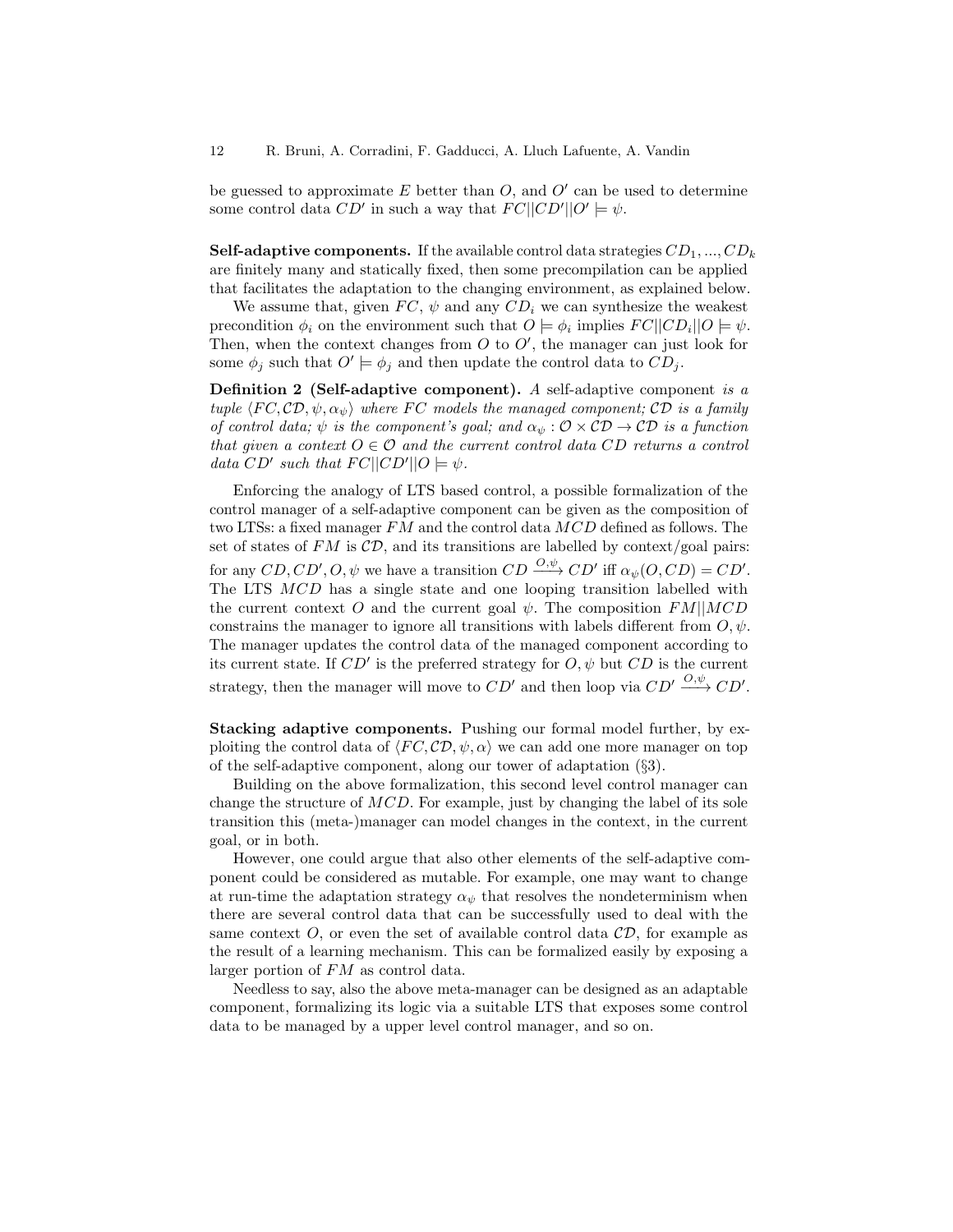#### 5.1 Modelling robot swarms

We consider the case study of a robot swarm whose goal is to collect some items on a unknown area. Scenarios of this kind are often called fostering scenario and are being proposed in various flavours in the literature of swarm computing in particular and adaptive systems in general (see e.g. [10]). Our own variant considers that the area to explore is represented as a (discrete) grid. The robots start in the origin of the grid (the nest of the swarm) and look around for items to be brought back to the nest.

The possible actions  $A = \{n, s, w, e, l, u\}$  of the robots are to move towards north  $(n)$ , south  $(s)$ , west  $(w)$ , east  $(e)$ , to load an item  $(l)$  or to unload an item (u). The control  $FC$  of a robot has two states: explore  $(q_e)$  and return to the nest  $(q_r)$ , with transitions:  $q \stackrel{a}{\rightarrow} q$  for any  $q \in \{q_e, q_r\}$  and any  $a \in \{n, s, w, e\};$  $q_e \stackrel{l}{\rightarrow} q_r$  and  $q_r \stackrel{u}{\rightarrow} q_e$ .

The control data  $CD$  can be used to make the robot freely explore a certain area and make sure that if any item is found and loaded, then the robot goes back to the nest and then unloads the item.

For example, let  $CD_1 = (Q_1, A, \rightarrow_1)$  be defined as  $Q_1 = \{q_i \mid i \in [0, 10]\};$  $q_i \stackrel{n}{\rightarrow}_1 q_{i+1}$  and  $q_{i+1} \stackrel{s}{\rightarrow}_1 q_i$  for  $i \in [0, 9]$ ;  $q_0 \stackrel{u}{\rightarrow}_1 q_0$  and  $q_i \stackrel{l}{\rightarrow}_1 q_i$  for  $i \in [1, 10]$ . The control data  $CD<sub>1</sub>$  lets the robot explore the area only along a northbound path, up to ten cells far away from the nest. Similarly, let  $CD_2 = (Q_2, A, \rightarrow_2)$ be defined as  $Q_2 = \{q_i \mid i \in [0, 10]\}; q_i \stackrel{w}{\longrightarrow}_2 q_{i+1}$  and  $q_{i+1} \stackrel{e}{\longrightarrow}_2 q_i$  for  $i \in [0, 9];$  $q_0 \stackrel{u}{\rightarrow}_2 q_0$  and  $q_i \stackrel{l}{\rightarrow}_2 q_i$  for  $i \in [1, 10]$ ; The control data  $CD_2$  lets the robot explore the area only along a westbound path, up to ten cells far away from the nest.

Let  $\psi$  be the formula expressing the ability to find an item to load within at most two cells away from the nest. Using the usual modal operators we can write the formula as  $\psi = \psi_1 \vee \psi_2$  with  $\psi_1 = \langle n, s, w, e \rangle \langle l \rangle$ , and  $\psi_2 = \langle n, s, w, e \rangle \psi_1$ .

Then, the most general hypothesis on the context O w.r.t.  $CD_1$  for  $C||CD_1||O \models$  $\psi$  is that  $O \models \phi_1$  with  $\phi_1 = \langle n \rangle \langle l \rangle \top \vee \langle n \rangle \langle n \rangle \langle l \rangle \top$ . Likewise, the most general hypothesis w.r.t.  $CD_2$  is that  $\phi_2 = \langle w \rangle \langle l \rangle \top \vee \langle w \rangle \langle w \rangle \langle l \rangle \top$ .

Now, the context O observed by the robot may contain information gathered during previous movements, or perceived via sensors. It may include admissible directions for movements and even the (supposed) presence of items, which may have been observed (but not loaded) on the way back to the nest to unload some other item. The context  $O$  may not be faithful to  $E$ , because some obstacles may have been introduced or removed (e.g. other robots may have moved) and items may have been taken away in the meantime. Yet, O offers the basis to the manager on which to take the decision of using  $CD_1$  or  $CD_2$ : if  $O \models \phi_1$  and  $O \not\models \phi_2$  then  $CD_1$  is chosen; if  $O \not\models \phi_1$  and  $O \models \phi_2$  then  $CD_2$  is chosen.

There are also two other cases. If  $O \models \phi_i$  for  $i = 1, 2$ , then one may take a different interpretation for the logical  $\vee$  and *count* the number of disjuncts being satisfied by O. For example, if two items can be found along the northbound path within three cells and only one along the westbound path within three cells, then  $CD_1$  is to be preferred.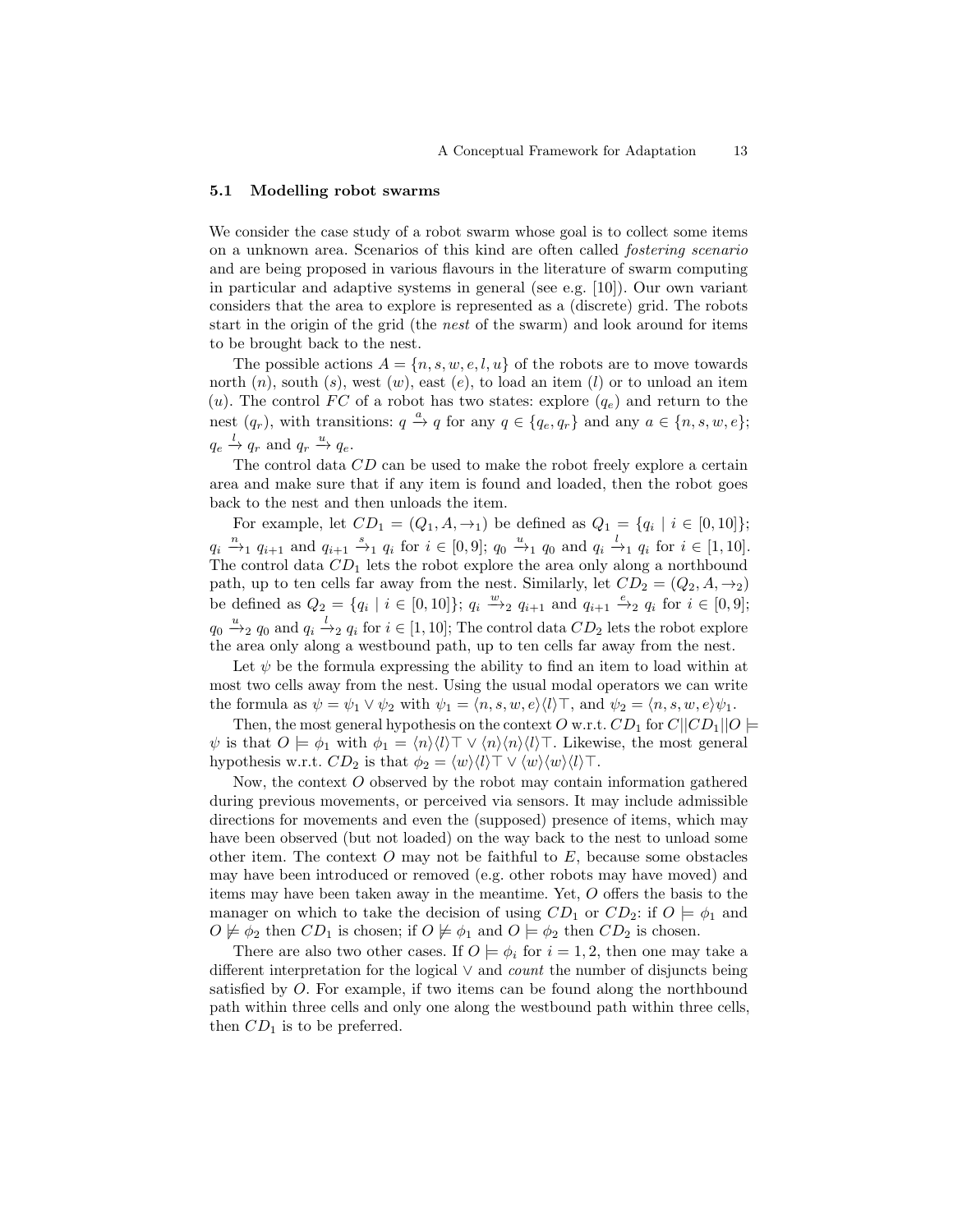If no distinction can be made for O between  $\phi_1$  and  $\phi_2$ , then a more accurate sensing of the environment can be tried, to get  $O'$  where a decision can be made.

When a robot swarm is considered, it could be useful to equip different robots with different sets of strategies for adaptation, so to force them to explore different, slightly overlapped, areas (to get a better covering and reduce the clash of robots), or to retrieve items at different distances (to avoid greedy behaviors at short distance which would leave far away items unobserved).

### 6 Conclusion and Future Developments

We presented a conceptual framework for adaptation, where a central role is played by the explicit identification of the control data that govern the adaptive behavior of components. As a proof of concept we have discussed how systems conforming well-accepted adaptive architectures, including IBM's MAPE-K and several adaptive patterns, fit into our framework. We have also considered several representative instances of our approach, focusing on foundational models of computation and programming paradigms, and we proposed a simple formalization of our concepts based on labelled transition systems.

We plan to exploit our conceptual framework by developing sound design principles for architectural styles and patterns in order to ensure correctnessby-design, and guidelines for the development of adaptive systems conforming to such patterns. For instance, we might think about imposing restrictions on the instances of our framework such as requiring an explicit separation of the component implementing the application logic from the component modifying the control data, in order to avoid self-adaptation within an atomic component and to guarantee separation of concerns, and an appropriate level of modularity.

We also plan to develop analysis and verification techniques for adaptive systems grounded on the central role of control data. For example, data- and control-flow analysis techniques could be used to separate, if possible, the adaptation logic of a system (that modifies the control data) from the application logic (that just reads them).

Another current line of research aims at developing further the reflective, rule-based approach (§4). Starting from [9] we plan to use the Maude framework to develop prototype models of archetypal and newly emerging adaptive scenarios. The main idea is to exploit Maude's meta-programming facilities (based on logical reflection) and its formal toolset in order to specify, execute and analyze those prototype models. A very interesting road within this line is to equip Maude-programmed components with formal analysis capabilities like planning or model checking based on Maude-programmed tools.

Even if we focused the present work on adaptation issues of individual components, we also intend to develop a framework for adaptation of ensembles, i.e., massively parallel and distributed autonomic systems which act as a sort of swarm with emerging behavior. This could require to extend our local notion of control data to a global notion, where the control data of the individual components of an ensemble are treated as a whole, which will possibly require